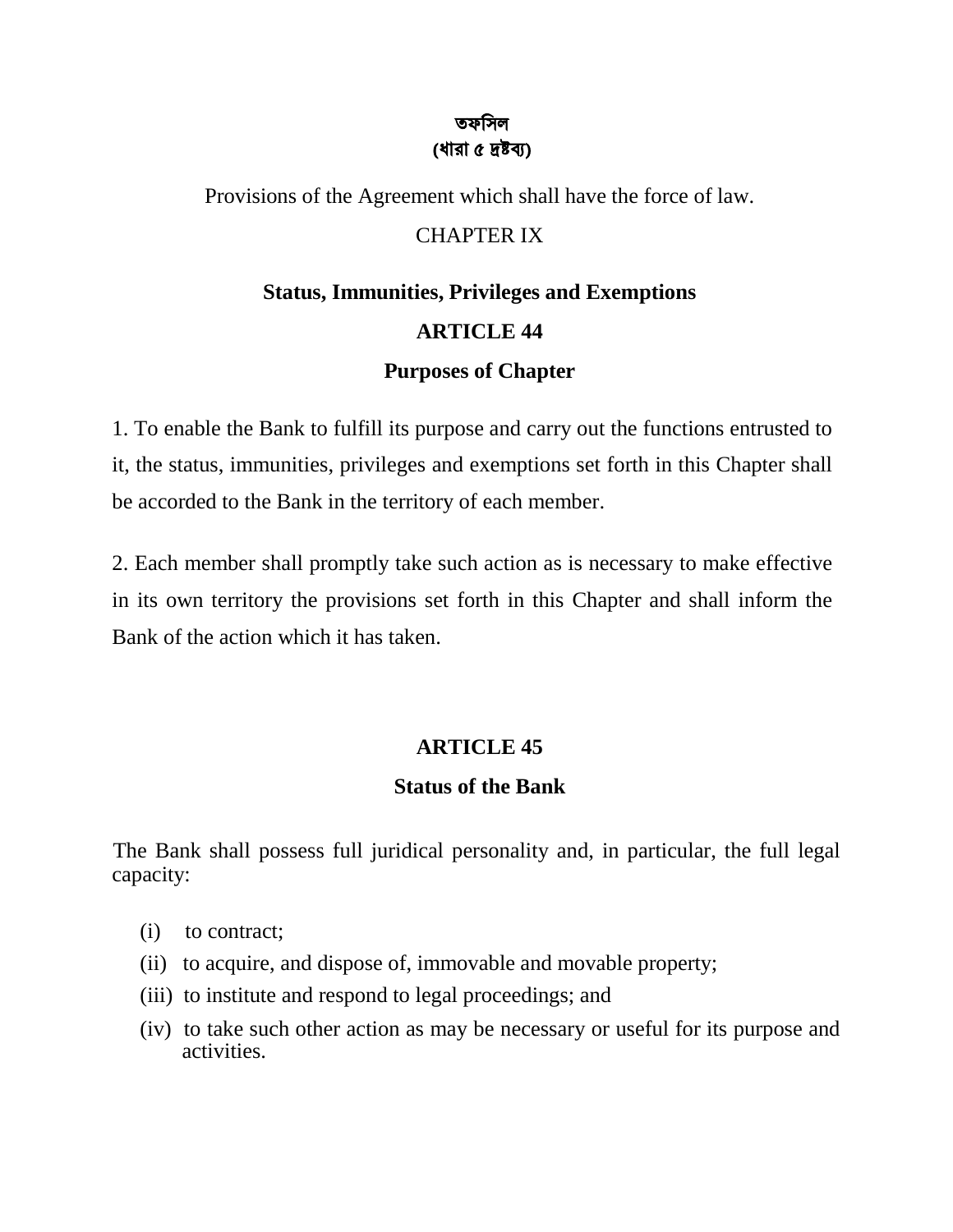## **ARTICLE 46 Immunity from Judicial proceedings**

 1. The Bank shall enjoy immunity from every form of legal process, except in cases arising out of or in connection with the exercise of its powers to raise funds, through borrowings or other means, to guarantee obligations, or to buy and sell or underwrite the sale of securities, in which cases actions may be brought against the Bank only in a court of competent jurisdiction in the territory of a country in which the Bank has an office, or has appointed an agent for the purpose of accepting service or notice of process, or has issued or guaranteed securities.

 2. Notwithstanding the provisions of paragraph 1 of this Article, no action shall be brought against the bank by any member, or by any agency or instrumentality of a member, or by any entity or person directly or indirectly acting for or deriving claims from a member or from any agency or instrumentality of a member. Members shall have recourse to such special procedures for the settlement of controversies between the Bank and its members as may be prescribed in this Agreement, in the by-laws and regulations of the Bank, or in the contracts entered into with the Bank.

 3. Property and assets of the Bank shall, wheresoever located and by whomsoever held, be immune from all forms of seizure, attachment or execution before the delivery of final judgment against the Bank.

## **ARTICLE 47 Immunity of Assets and Archives**

 1. Property and assets of the Bank, wheresoever located and by whomsoever held, shall be immune from search, requisition, confiscation, expropriation or any other form of taking or foreclosure by executive or legislative action.

 2. The archives of the Bank, and, in general, all documents belonging to it, or held by it, shall be inviolable, wheresoever located and by whomsoever held.

#### **ARTICLE 48**

#### **Freedom of Assets from Restrictions**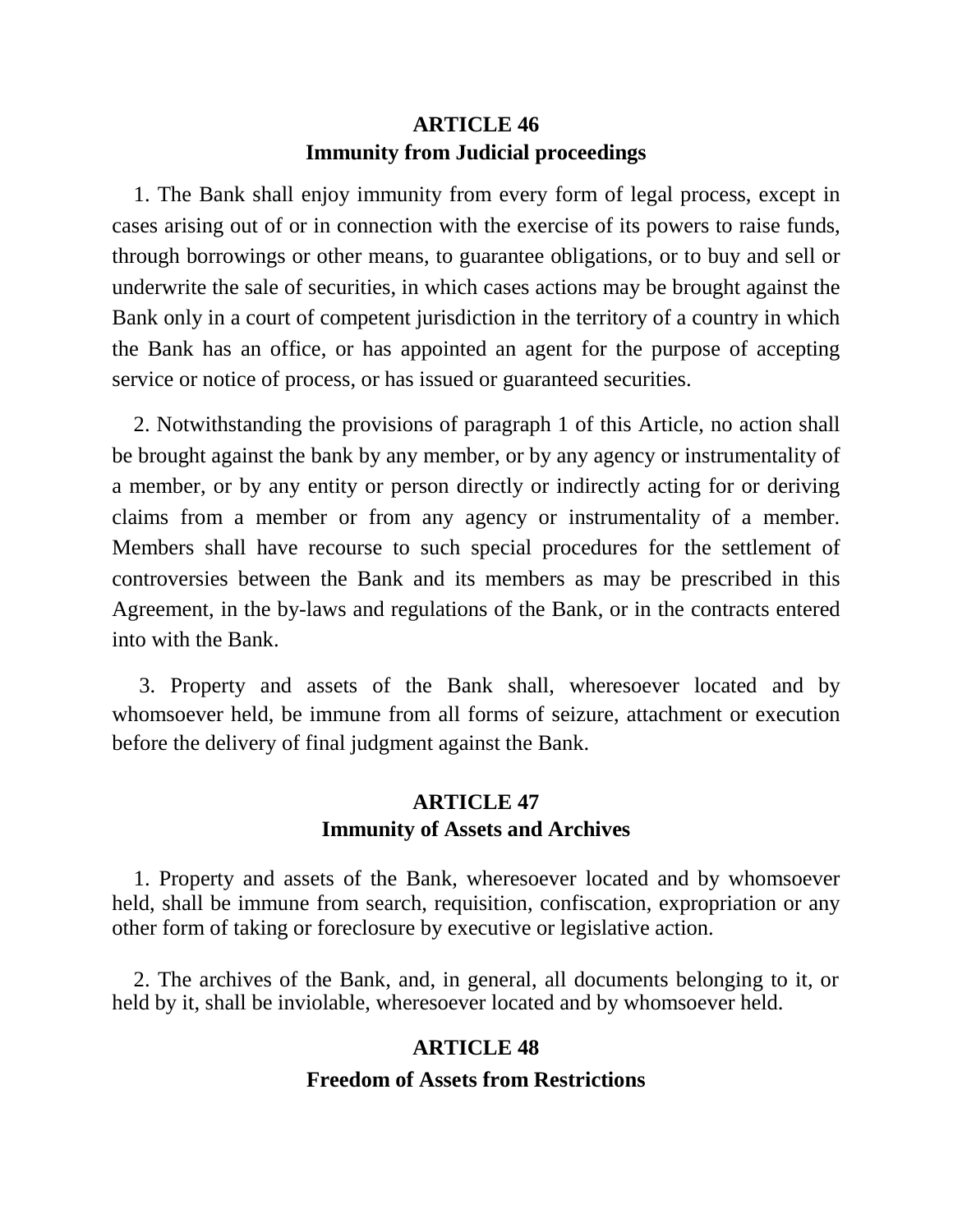To the extent necessary to carry out the purpose and functions of the Bank effectively, and subject to the provisions of this Agreement, all property and assets of the Bank shall be free from restrictions, regulations, controls and moratoria of any nature.

#### **ARTICLE 49**

#### **Privilege for Communications**

Official communications of the Bank shall be accorded by each member the same treatment that it accords to the official communications of any other member.

#### **ARTICLE 50**

#### **Immunities and Privileges of Officers and Employees**

All Governors, Directors, Alternates, the President, Vice-Presidents and other officers and employees of the Bank, including experts and consultants performing missions or services for the Bank:

- (i) shall be immune, from legal process with respect to acts performed by them in their official capacity, except when the Bank waives the immunity and shall enjoy inviolability of all their offcial papers, documents and records ;
- (ii) where they are not local citizens or nationals, shall be accorded the same immunities from immigration restrictions, alien registration requirements and national service obligations, and the same facilities as regards exchange rcgulations, as are accorded by members to the representatives, officials and employees of comparable rank of other members ; and
- (iii) shall be granted the same treatment in respect of travelling facilities as is accorded by members to representatives, officials and employees of comparable rank of other members.

## **ARTICLE-51**

#### **Exemption from Taxation**

1. The Bank, its assets, property, income and its operation and transactions pursuant to this Agreement, shall be exempt from all taxation and from all customs duties. The Bank shall also be exempt from any obligation for the payment, withholding or collection of any tax or duty.